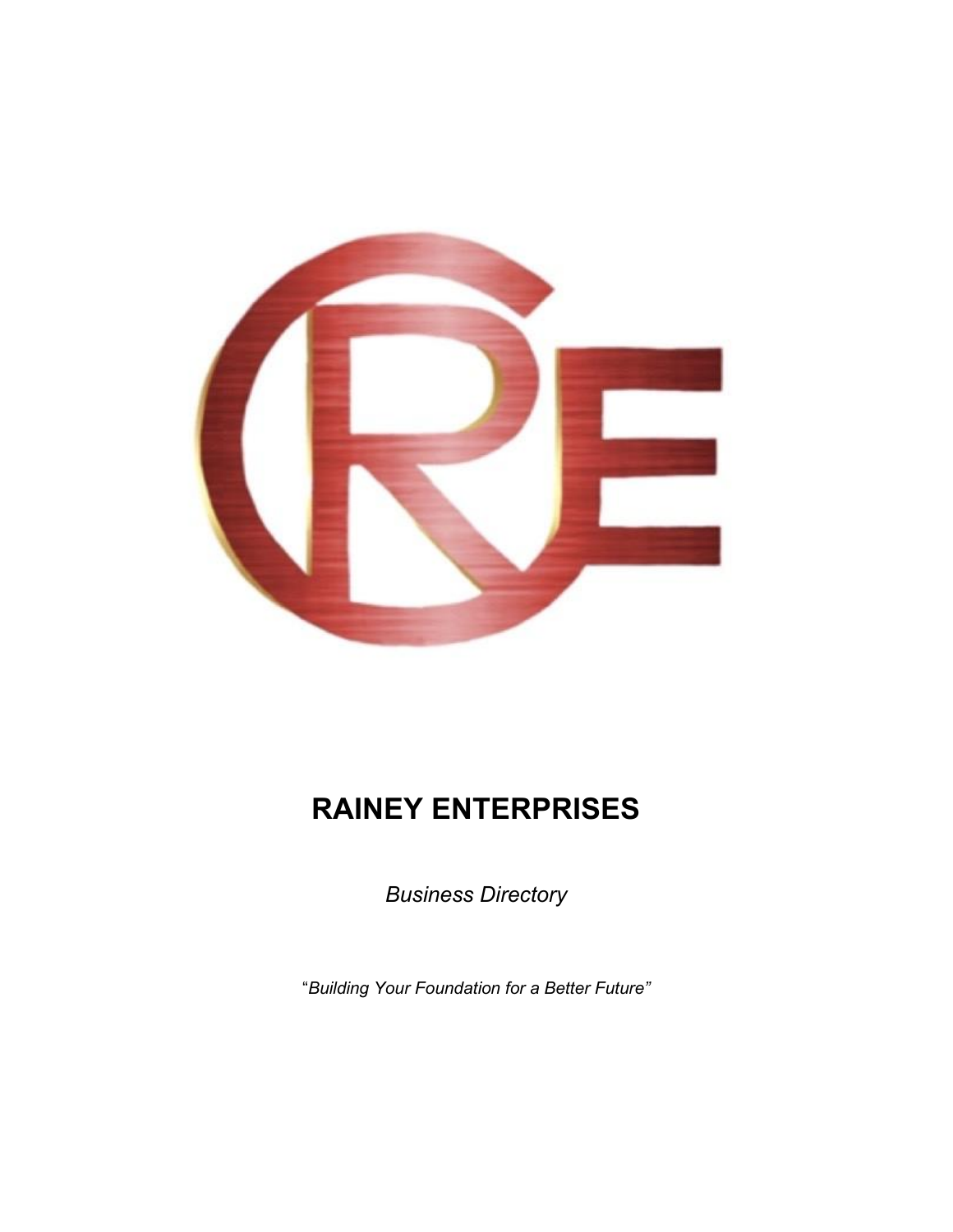## **TABLE OF CONTENTS**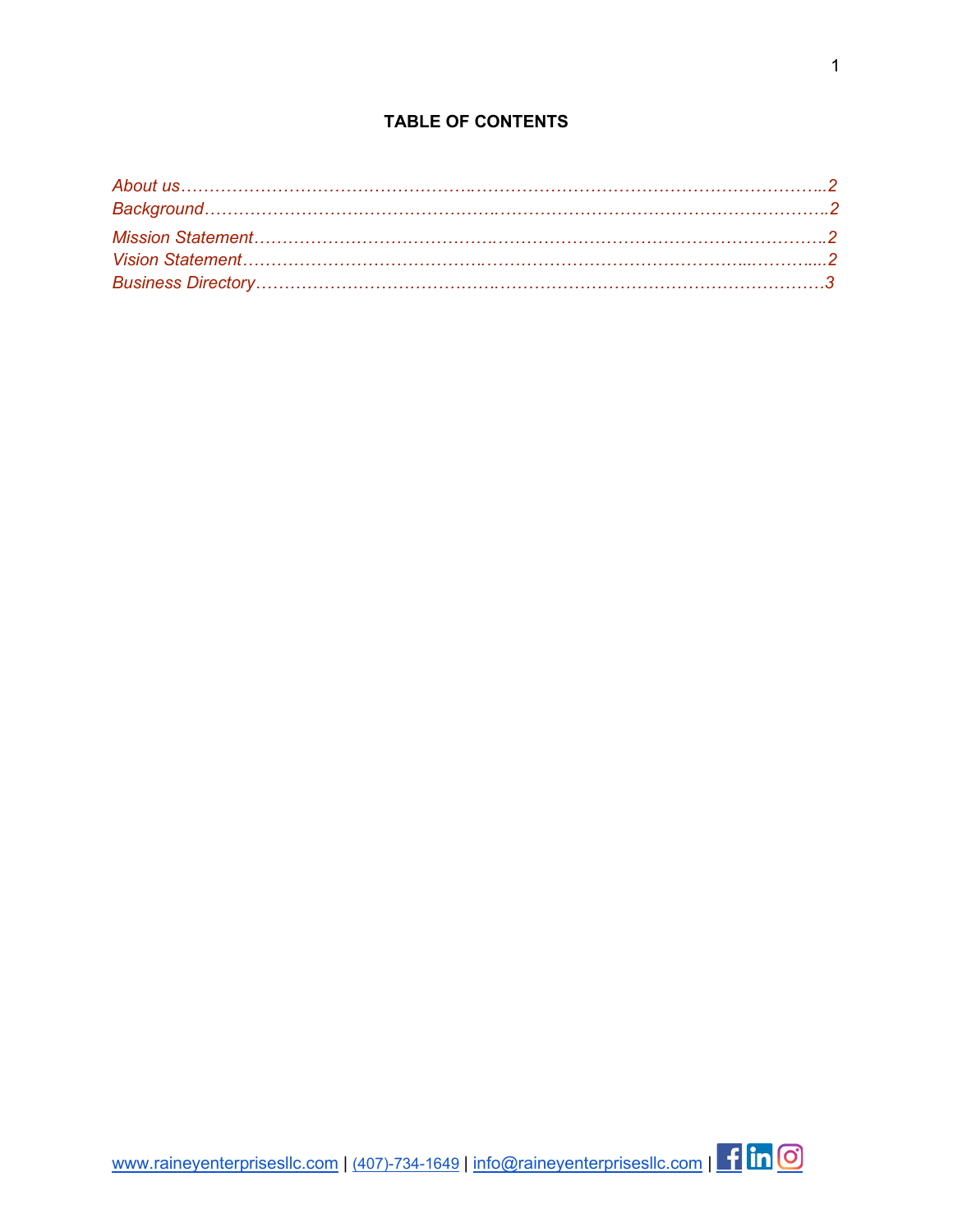#### **About Us:**

Rainey Enterprises, LLC (RE) exists to solve the critical issues facing our clients, both large and small. Our unique approach is not only what differentiates us, but also what makes us successful. We provide a broad range of services and solutions to help organizations and individuals facilitate change, achieve their vision, and optimize performance and productivity.

#### **Background:**

Rainey Enterprises, LLC was founded by Dr. Eboni Rainey on November 29th, 2018, and launched in January 2013, 2019. Rainey Enterprises, LLC provides individual services to help individuals get the job they are seeking and providing small business owners with the tools they will need to become successful. Our services will meet the needs of every individual to help them walk into purpose and career.

### **Mission Statement:**

Rainey Enterprises, LLC's mission is to provide our customers with exceptional, prompt and equipped services, professional training and assistance, and information technologies that help them succeed and/or obtain the job they are seeking.

#### **Vision Statement:**

Our vision is to create a better everyday life for individuals and small businesses across the world.

#### **Summary of Business Directory:**

The purpose of this directory is for our clients to connect with Rainey Enterprise's affiliate partners. We hope you find this directory valuable as we are committed to the success of our clients beyond our services. This directory is a guide to resources that may benefit your needs and it continues to grow. Contact us for more information about our business partners.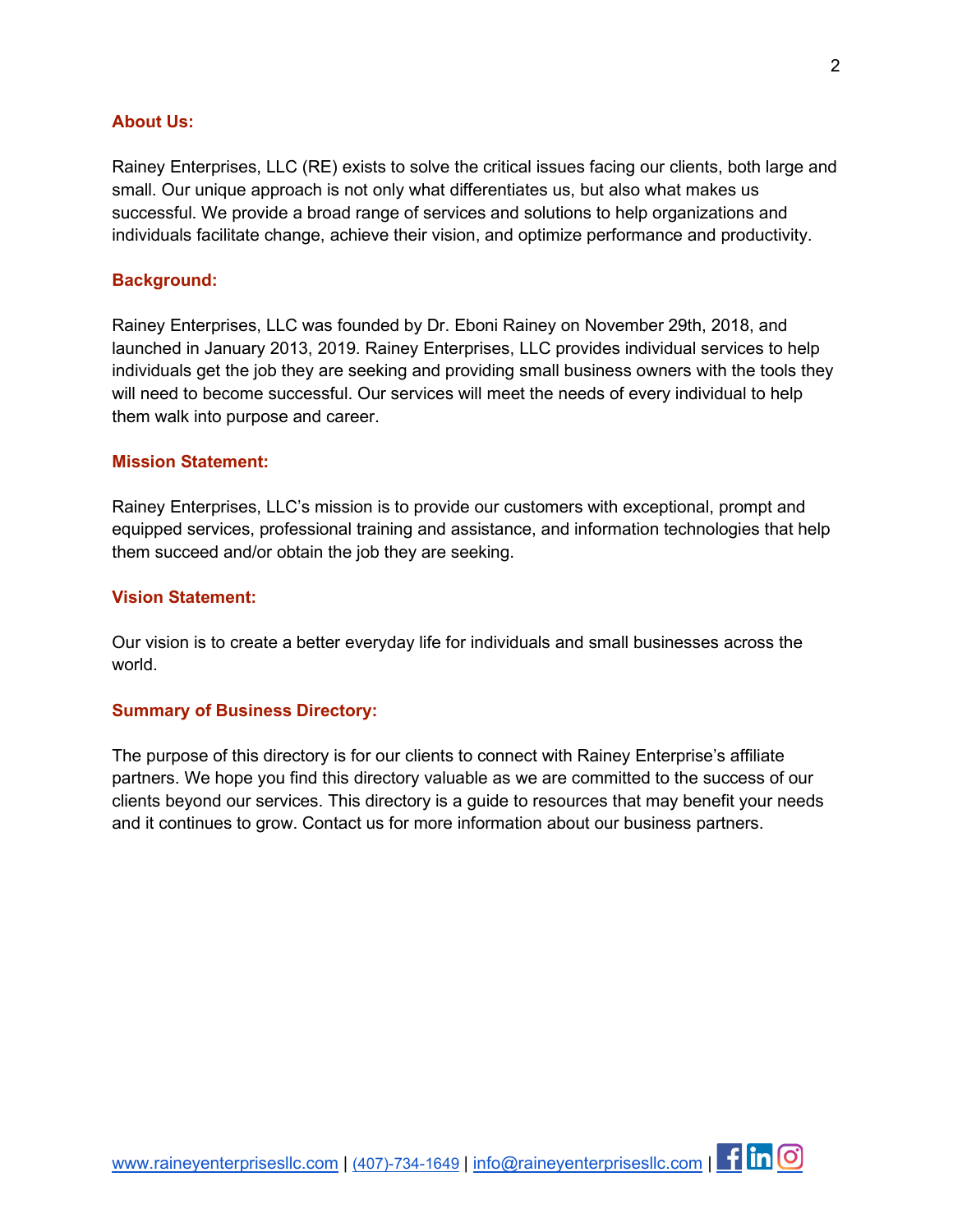**Organization Name:** Hope Granted Inc. **Contact Name:** Hope Elliott **Phone Number:** 407-485-13212 **Email Address:** [hope@hopegranted.com](mailto:hope@hopegranted.com) **Website URL:** [www.HopeGranted.com](http://www.hopegranted.com/)



**Description:** Hope Granted, Inc. is a small business consulting firm specializing in obtaining funding for public, private, and non-profit companies throughout the United States. With over 20 years of grant writing research and related services experience, we have the knowledge and expertise to get your project funded promptly.

**Organization Name:**The NonProfx LLC **Contact Name:** Cheyenne McGregor **Phone Number:** 407-801-3008 **Email Address:** [cmcgregor@thenonprofx.com](mailto:cmcgregor@thenonprofx.com) **Website URL:** [www.thenonprofix.com](http://www.thenonprofix.com/)



**Description:** The NonProfx, LLC. is here to help the people that help people with affordable consulting services, workshops, and coaching that will grow your nonprofit.

**Organization Name**: In the Mirror Company **Contact Name:** Ramces Rouzard **Phone Number:** 321-245-9811 **Email Address:** [ramcesrouzard@ramcesrouzard.com](mailto:ramcesrouzard@ramcesrouzard.com) **Website URL:** [www.InTheMirrorr.com](http://www.inthemirrorr.com/)

**MIRAOR** 

**Description:** IN/THE/MIRROR (ITM) is an entertainment and film company based in Orlando but globally via streaming. ITM offers a variety of services that has eliminated all competition in our industry; with a diverse offering, reliable technology devices, and extensive work ethics.

**Organization Name**: 4Her Perspective **Contact Name:** Junie Boyer **Phone Number:** 407-732-3509 **Email Address:** [4herperspective@gmail.com](mailto:4herperspective@gmail.com) **Website URL:** [www.4herperspective.com](http://www.4herspective.com/) 



**Description:** 4HerPerspective is a Non-Profit organization that aids young girls and women battling with various issues within the community. Their mission is to inspire, encourage, and empower individuals to overcome obstacles through workshops, mentoring, and community outreach.